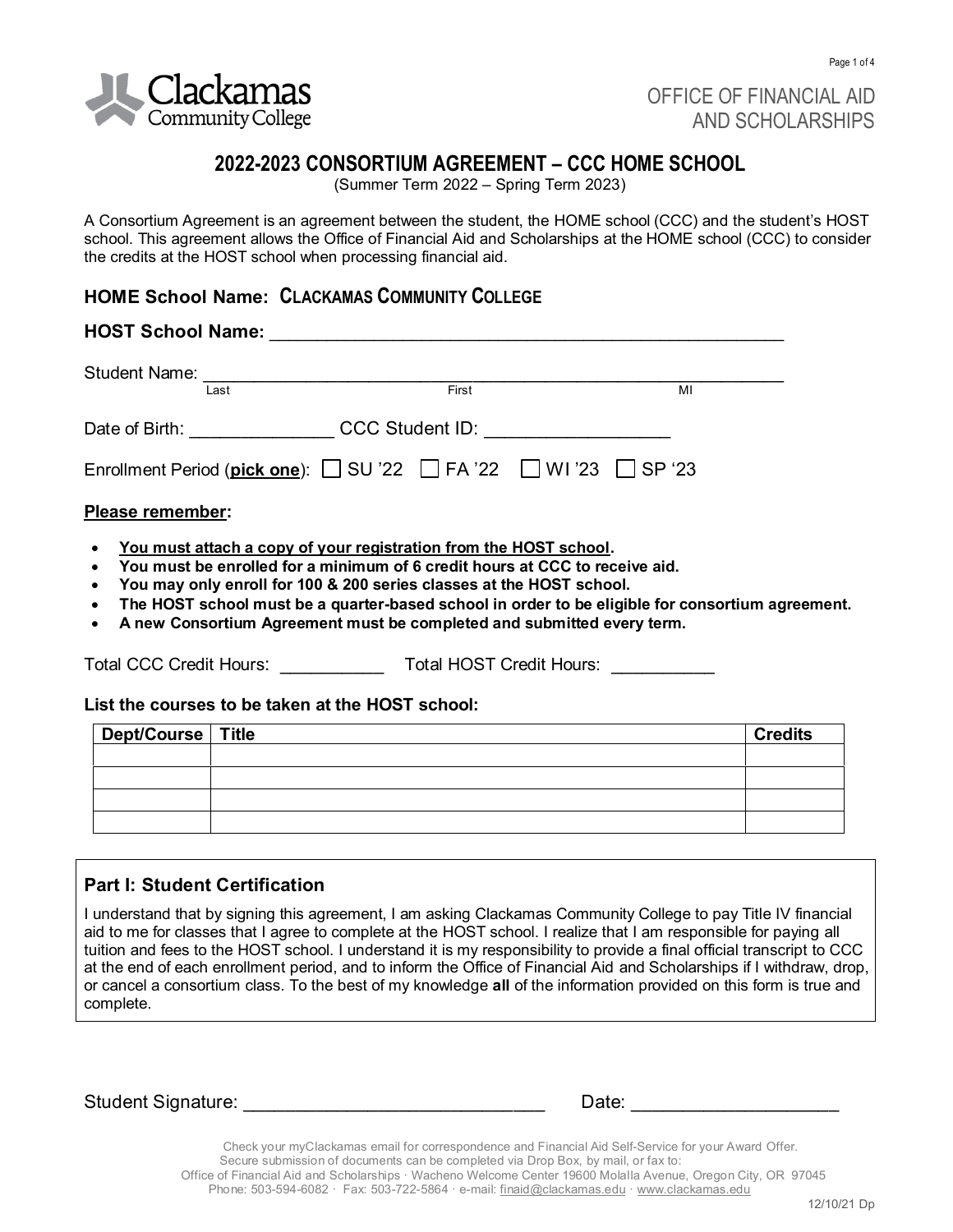

Page 2 of 4

# **2022-2023 CONSORTIUM AGREEMENT – CCC HOME SCHOOL**

| Student: __________________________________CCC ID: ___________________________Date of Birth: ____________                                                                                                           |  |      |  |  |  |  |  |
|---------------------------------------------------------------------------------------------------------------------------------------------------------------------------------------------------------------------|--|------|--|--|--|--|--|
|                                                                                                                                                                                                                     |  |      |  |  |  |  |  |
| Part II: HOST School Certification (to be completed by HOST School)                                                                                                                                                 |  |      |  |  |  |  |  |
|                                                                                                                                                                                                                     |  |      |  |  |  |  |  |
| The student submitting this form to you is requesting financial aid at Clackamas Community<br>College under a consortium agreement with your school. Please provide the information<br>requested below.             |  |      |  |  |  |  |  |
| Is the above named student receiving Title IV financial aid through your school for the<br>enrollment period listed in Section I?                                                                                   |  |      |  |  |  |  |  |
| Is the student registered for the classes listed in Section I?  Yes _______ No_____                                                                                                                                 |  |      |  |  |  |  |  |
| These classes begin on $\frac{1}{\text{mm}/\text{dd}/\text{yyy}}$ and end on $\frac{1}{\text{mm}/\text{dd}/\text{yyy}}$ .                                                                                           |  |      |  |  |  |  |  |
| The total cost for these classes is \$                                                                                                                                                                              |  |      |  |  |  |  |  |
| I certify that the information provided above is accurate. I agree to notify the Office of Financial<br>Aid and Scholarships at Clackamas Community College if this student withdraws from any of<br>these classes. |  |      |  |  |  |  |  |
| Office of Financial Aid & Scholarships Representative                                                                                                                                                               |  | Date |  |  |  |  |  |
|                                                                                                                                                                                                                     |  |      |  |  |  |  |  |
| <b>Part III: HOME School Certification</b>                                                                                                                                                                          |  |      |  |  |  |  |  |
| Clackamas Community College agrees to pay Title IV financial aid based on the information                                                                                                                           |  |      |  |  |  |  |  |

provided in this consortium agreement.

Office of Financial Aid & Scholarships Representative Date

\_\_\_\_\_\_\_\_\_\_\_\_\_\_\_\_\_\_\_\_\_\_\_\_\_\_\_\_\_\_\_\_\_\_\_\_\_\_\_\_\_\_\_ \_\_\_\_\_\_\_\_\_\_\_\_\_\_\_\_\_\_\_\_\_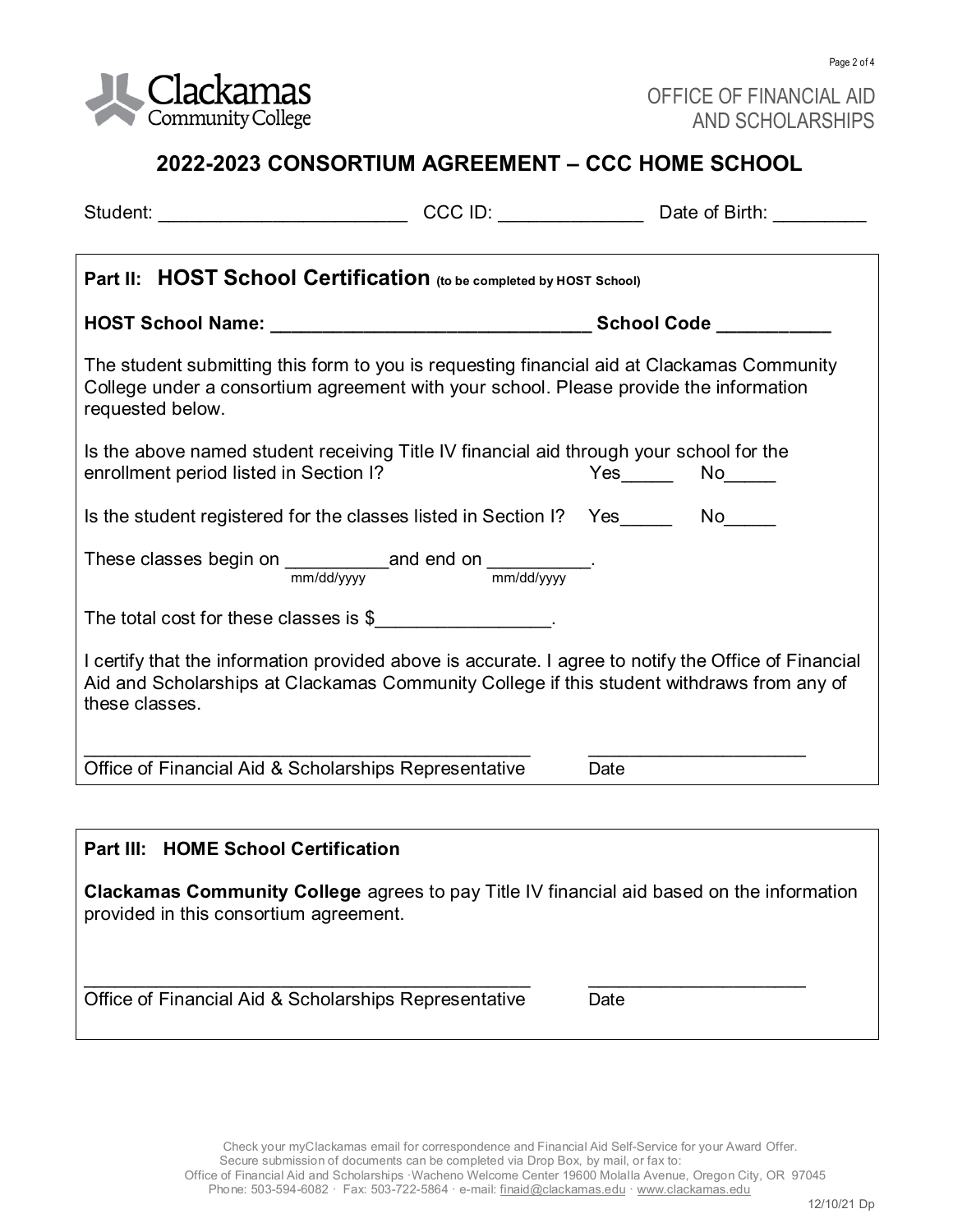

OFFICE OF FINANCIAL AID AND SCHOLARSHIPS

## **2022-2023 CONSORTIUM AGREEMENT STUDENT CHECKLISTS**

The following are additional steps that must be taken after execution and approval of a Consortium Agreement between the two participating schools. The HOME school is the school from which you will be receiving your degree/certificate.

#### **If Clackamas Community College is your HOME school:**

- ❑ **You must be registered for at least 6 credits at CCC to receive financial aid from CCC.**
- ❑ Complete a new FAFSA each year to re-apply for financial aid and add Clackamas Community College #004878 at [www.fafsa.gov.](http://www.fafsa.gov/)
- ❑ Complete the 2022-2023 Consortium Agreement CCC HOME school form and take to the HOST school for completion of 'Part II: Host School Certification'.
- ❑ Attend a New Student Academic Advising Session and develop an Academic Plan.
- ❑ Check your myClackamas account regularly for financial aid communication.
- ❑ Provide all requested documentation to the Office of Financial Aid and Scholarships in a timely manner.
- ❑ Review your Financial Aid Award Offer carefully.
- ❑ Register for Classes (Enroll for only 100 and 200 level classes at your HOST school).
- ❑ **Use your financial aid refund to pay tuition and fees at your HOST school.**
- ❑ Inform the CCC Office of Financial Aid and Scholarships of any change in enrollment status both before and during the term. If you change your enrollment status after receipt of aid, it may affect your financial aid award and future eligibility.
- ❑ Maintain Satisfactory Academic Progress (SAP) at both schools. Financial aid for future terms will not be released without receipt of HOME school prior term grades/transcripts.

#### **If Clackamas Community College is your HOST school:**

- ❑ Add your HOME school to your FAFSA a[t www.fafsa.gov.](http://www.fafsa.gov/)
- ❑ Obtain a Consortium Agreement from the HOME school, complete and bring to the CCC Office of Financial Aid and Scholarships for certification of classes taken at CCC.
- ❑ Attend any required Academic Advising Sessions.
- ❑ Check regularly for any financial aid communication.
- ❑ Provide all requested documentation to the Office of Financial Aid and Scholarships in a timely manner.
- ❑ Sign and return your Financial Aid Award Offer (if applicable).
- ❑ Submit any required forms for requested adjustments.
- ❑ **Use your financial aid refund to pay Clackamas Community College tuition and fees.**
- ❑ Inform the Financial Aid Office at your HOME school of any changes in your registration at CCC.
- ❑ Provide the Financial Aid Office at your HOME school with a copy of your CCC grades/transcript.
- ❑ Maintain Satisfactory Academic Progress (SAP) at both schools. Financial aid for future terms will not be released without receipt of CCC school prior term grades/transcripts.
- ❑ Complete a new FAFSA each year to re-apply for financial aid.

### **IMPORTANT:**

For each term you are co-enrolled, you are expected to complete the registration and grade/transcript process. It is your responsibility to complete all required paperwork and to provide it to the requesting Office of Financial Aid and Scholarships in a timely manner.